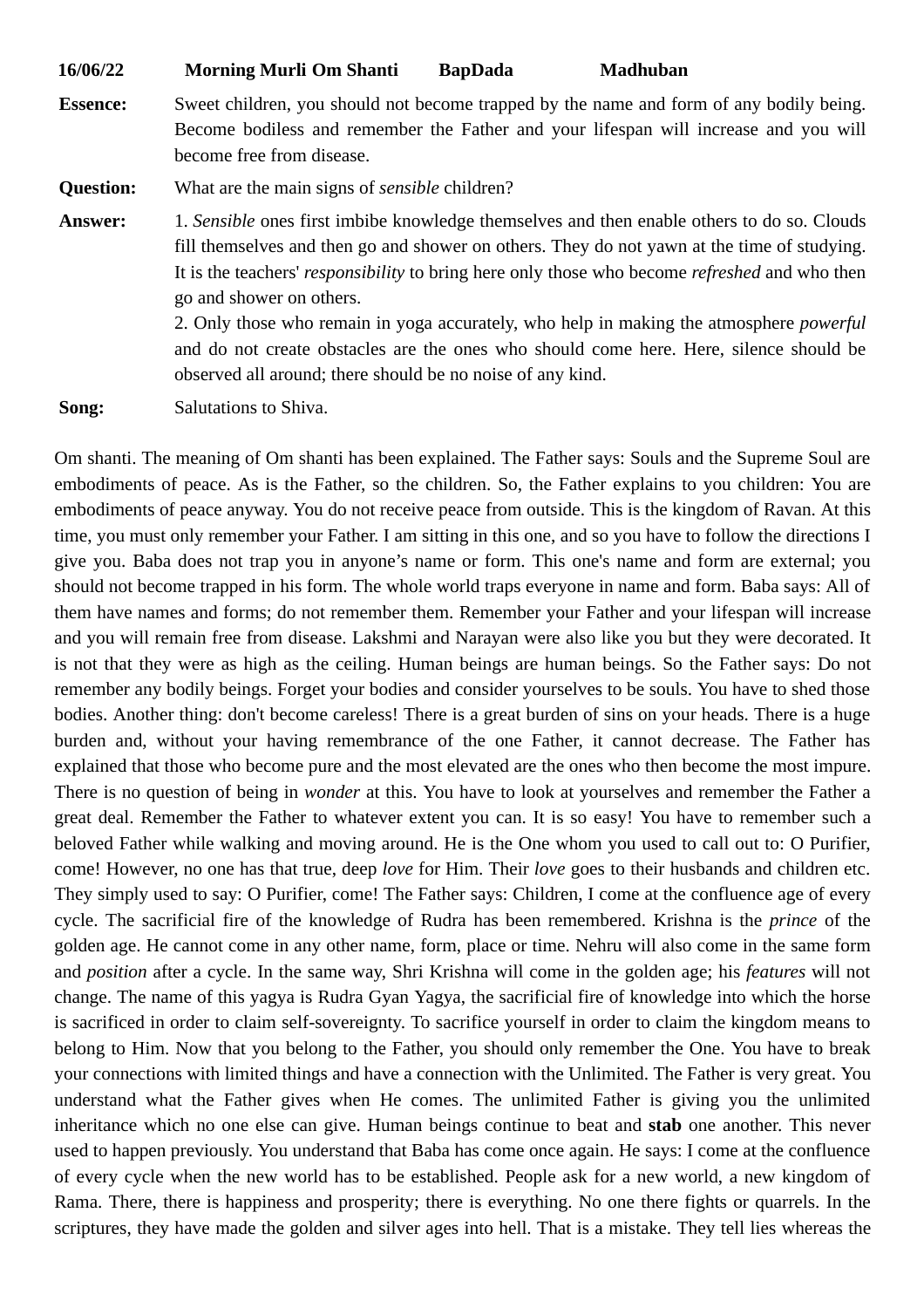Father speaks the truth. The Father says: You call Me the Truth. I come and tell you the true story. Whose kingdom existed in Bharat 5000 years ago? You children understand that 5000 years ago, there was definitely the kingdom of Lakshmi and Narayan. It is said that 3000 years before *Christ*, Bharat was *Paradise*. This account is straightforward. They ask: Why have you made the duration of the cycle that length of time? Oh! but just calculate it! *Christ* has been here this length of time. There are only four ages. It takes half a cycle for the day and half a cycle for the night. Someone who can explain very well is needed. The Father explains: Lust is the greatest enemy. It is the people of Bharat who sing praise of the deities, saying that they are completely virtuous, 16 celestial degrees full. So, where did 16,108 queens come from? There are no religious scriptures there. A religious scripture is made of the things the founder of the religion says. A religious scripture is made in the name of the founder of that religion. You children are now going to the new world; all of those things are old and tamopradhan. This is why the Father says: Remove your intellects' yoga from those old things, remember Me alone and your sins will be absolved. If someone is careless, Baba would think: Such is that one's fortune! It is a very easy thing. Can you not understand these things? Remove every thread of attachment from everywhere and remember the one Father and then you will not experience any sorrow for 21 births nor will you become so crippled. There, it is understood that when the lifespan finishes, you leave one body and take the next. There is the example of a snake. The example of animals is also given. Surely, they must have some understanding. Animals have more sense than human beings of today. The example of how buzzing moths transform insects also applies here; see how they take away the insects. Your days of happiness are now coming. Daughters say: We wish to remain pure and this is why we are beaten a lot. Yes children, you have to tolerate some things. It is said: There are assaults made on innocent ones. Only when there is assault can the urn of sin become full. Many obstacles will be created in the Rudra Gyan Yagya; it is the assault on innocent ones. This is remembered in the scriptures. Daughters say: Baba, we met You 5000 years ago; we received the inheritance of heaven and became empresses. Baba says: Yes daughters, you have to make that much effort. You have to remember Shiv Baba, not this one. He (Brahma) is not a guru. His ears are also listening. Baba is your Father, *Teacher* and Satguru. You learn from that One and teach others. The Father of all is One. He is the One who teaches us. This is why we have to remember the unlimited Father. Brahma and Vishnu cannot be called the Husband of all husbands. Only Shiv Baba is called the Husband of all husbands. Therefore, why should we not get hold of Him? All of you will first go to the incorporeal world, your Parent's home, and then you will go to your in-laws' home. First, we all have to come in front of Shiv Baba and salute Him, then we will go to the golden age. This is a very simple thing, only worth a few pennies. Baba looks at all the children to see whether anyone is nodding off. If you nod off or yawn, your intellect's yoga has gone. When your intellect's yoga wanders outside, it spoils the atmosphere. Therefore, Baba always says: Bring such clouds who become *refreshed* and who then go and shower knowledge. Otherwise, what else would they do when they come here? The *responsibility* is on those who bring them. Which one is a *sensible* teacher who fills herself and then goes and showers? You have to bring such ones here. What is the benefit of bringing others? You have to listen to these things and imbibe them and enable others to imbibe them. You have to make effort. When you eat from this treasure-store, your pain and sorrow will end. Those who remain in yoga accurately are the ones who should come here. Others would spoil the atmosphere. At this time, you have to be even more cautious. There should be no question of even taking a *photograph* etc. To whatever extent you can, you must stay in remembrance of the Father and give the donation of yoga. Silence should be maintained all around. *Hospitals* are always in a quiet area where there is no noise because the *patients* need silence. You receive *directions* to remain in that silence. To remember the Father is *real* silence whereas the rest is *artificial*. People say, "Two minutes' *dead silence*", but their intellects wander everywhere in those two minutes. Not a single one can maintain true silence. You become *detached*. "I am a soul" means to remain in the religion of oneself. Trying to remain in silence after choking yourself is not *real* silence. "Become bodiless and remain in *silence* for three minutes!" No one has the power to say this. These are the Father's great versions: Beloved children, remember Me and your sins of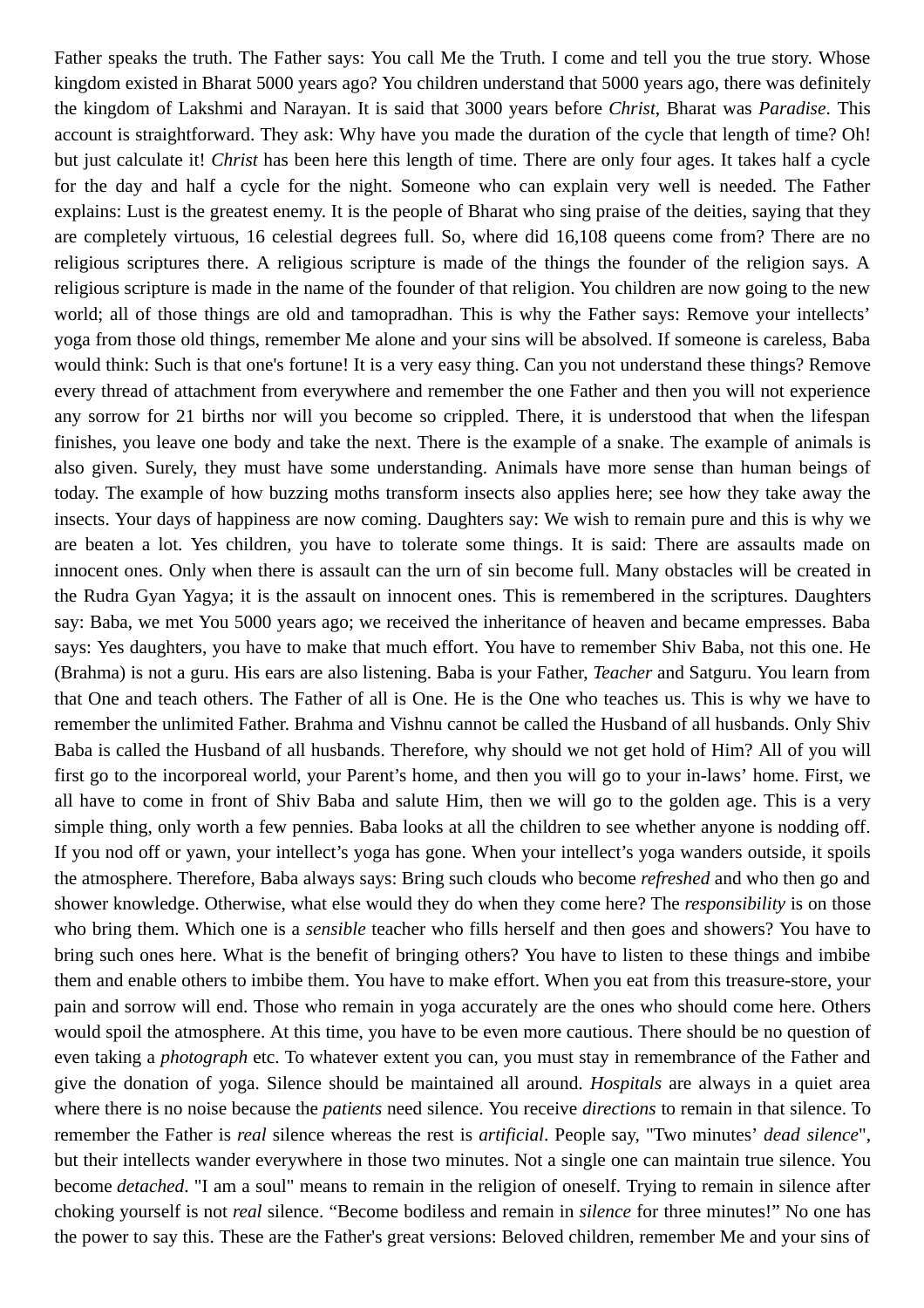every birth will be cut away. Otherwise, you will destroy your status and you will also experience punishment. There is a lot of benefit in following Shiv Baba's *directions*. Remember the Father constantly. To whatever extent you can, remember the *most sweet* Father. *Students* should be very concerned about keeping the honour of their *teacher*. If many *students* don't *pass*, the *teachers* do not receive a reward. Here, there is no question of blessings or mercy. All of you have to have blessings and mercy for yourselves. *Students* have mercy for themselves; they make effort. This too is a study. You will become conquerors of sin and claim a high status according to how much you stay in yoga. By having remembrance you will become *ever* free from disease. Manmanabhav! Krishna cannot say this. The incorporeal Father says: Become bodiless! This is an unlimited Godly family. There is a mother, a father, brothers and sisters, that's all! No other relations! In other relationships there are maternal and paternal uncles etc., but, there is only the relationship of brothers and sisters here. It is not like this at any other time; it is only at the confluence age. Since we are taking our inheritance from the Mother and Father, we are receiving a lot of happiness. In the kingdom of Ravan, there is a lot of sorrow. In the kingdom of Rama, there is a lot of happiness, for which you are now making effort. However much effort you make now, that will become fixed for every cycle. The attainment is very great. All the wealth of those who are multimillionaires is going to turn to dust. Just look what happens when a small war begins! However, the story is of you children. By listening to the true story, you become the masters of the land of truth. You have this firm faith. No one without faith can even come here. You children should not become careless. You have to take your full inheritance from the Father, just as Mama and Baba are doing. Achcha.

To the sweetest, beloved, long-lost and now-found children, love remembrance and *good morning* from the Mother, the Father, BapDada. The spiritual Father says namaste to the spiritual children.

## **Essence for dharna:**

- 1. Remain *detached* from your body and practise stabilising in the religion of yourself. Remember the *most beloved* Father to whatever extent you can. Remove every thread of attachment from everything.
- 2. Pay full attention to studying and have blessings and mercy for yourself. Break your intellect's yoga away from anything limited and connect it to the Unlimited. Sacrifice yourself fully by belonging to the Father.
- **Blessing:** May you become an easy yogi and gyani soul by finishing all your weaknesses with the constant company of the Truth. Any weakness comes when you step away from the Truth and become engaged in other company. This is why they say in devotion: Constantly stay in the company of the Truth. The company of the Truth means to stay constantly in the company of the true Father. To have the company of the true Father is easy for you children because you have a close relationship with Him. So, stay constantly in the company of the Truth and become an easy yogi and gyani soul who finishes all weaknesses.
- **Slogan:** In order to remain constantly happy, renounce the desire to hear any praise.

## **\*\*\* Om Shanti \*\*\***

## **Invaluable elevated versions of Mateshwariji**

**The stages of liberation and liberation in life.**